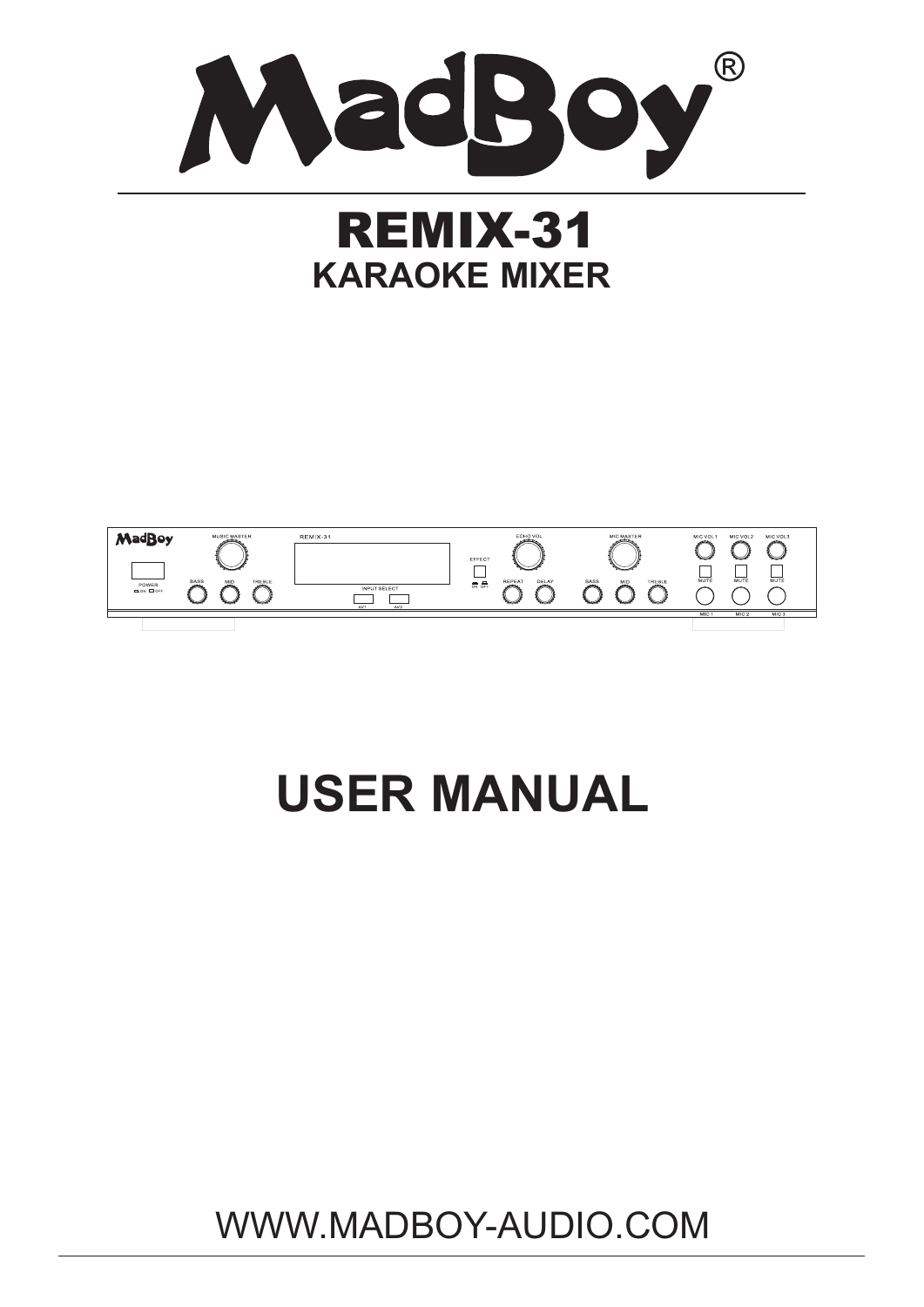### **OPERATION NOTICE**



# **CAUTION RISK OF SHOCK**



#### **Explanation of Graphical Symbols**



The lightning flash & arrowhead symbol, within an equilateral triangle, is intended to alert you to the presence of danger.

The exclamation point within an equilateral triangle is intended to alert you to the presence of important operating and servicing instructions.

#### **WARNING**

To reduce the risk of fire or electric shock, do not expose this unit to rain or moisture.

- **Read Instructions** All the safety and operating instruc **1.**  tions should be read before the appliance is operated.
- **Retain Instructions** The safety and operating instruc **2.** tions should be retained for future reference.
- **Heed Warnings** All warnings on the appliance and in **3.** the operating instructions should be adhered to.
- **Follow Instructions** All operating and use instructions **4.** should be followed.
- **Attachments** Do not use attachments not recom-**5.** mended by the product manufacturer as they may cause hazards.
- **Water and Moisture** Do not use this unit near water. For **6.** example, near a bathtub or in a wet basement and the like.
- **Carts and Stands** The appliance should be used only **7.** with a cart or stand that is recommended by the manufacturer.

**7A.** An appliance and cart combination should be moved with care. Quick stops, excessive force, and uneven surfaces may cause an overturn.



**Ventilation**– The appliance should be **8.** situated so its location does not interfere with its proper ventilation. For example, the appliance should not be situated on a bed, sofa, rug, or similar surface that may block the ventilation slots.

- **Heat** The appliance should be situated away from heat **9.** sources such as radiators, heat registers, stoves, or other appliances (including amplifiers) that produce heat.
- **Power Sources** The appliance should be connected to a **10.** power supply only of the type described in the operating instructions or as marked on the appliance.
- **Grounding or Polarization** Precautions should be taken **11.** so that the grounding or polarization means of an appliance is not defeated.
- **Power-Cord Protection** Power-supply cords should be **12.** routed so that they are not likely to be walked on or pinched by items placed upon or against them, paying particular attention to cords at plugs, convenience receptacles, and the point where they exit from the appliance.
- **Cleaning** Unplug this unit from the wall outlet before **13.** cleaning. Do not use liquid cleaners or aerosol cleaners. Use a damp cloth for cleaning.
- **Power lines** An outdoor antenna should be located **14.** away from power lines.
- **15. Nonuse Periods** The power cord of the appliance should be unplugged from the outlet when left unused for a long period of time.
- **Object and Liquid Entry** Care should be taken so that **16.** objects do not fall and liquids are not spilled into the enclosure through openings.
- **Damage Requiring Service** The appliance should be **17.** serviced by qualified service personnel when:
	- A. The power supply cord or plug has been damaged; or
	- B. Objects have fallen into the appliance; or
	- C. The appliance has been exposed to rain; or
	- D. The appliance does not appear to operate normally or exhibits a marked change in performance; or
	- E. The appliance has been dropped, or the enclosure damaged.
- **Servicing** The user should not attempt to service the **18.** appliance beyond that described in the operating instructions. All other servicing should be referred to qualified service personnel.

#### **Note:**

To CATV system installer's (U.S.A.): This reminder is provided to call the CATV system installer's attention to Article 820-40 of the NEC that provides guidelines for proper grounding and, in particular, specifies that the cable ground shall be connected as close to the point of

## WWW.MADBOY-AUDIO.COM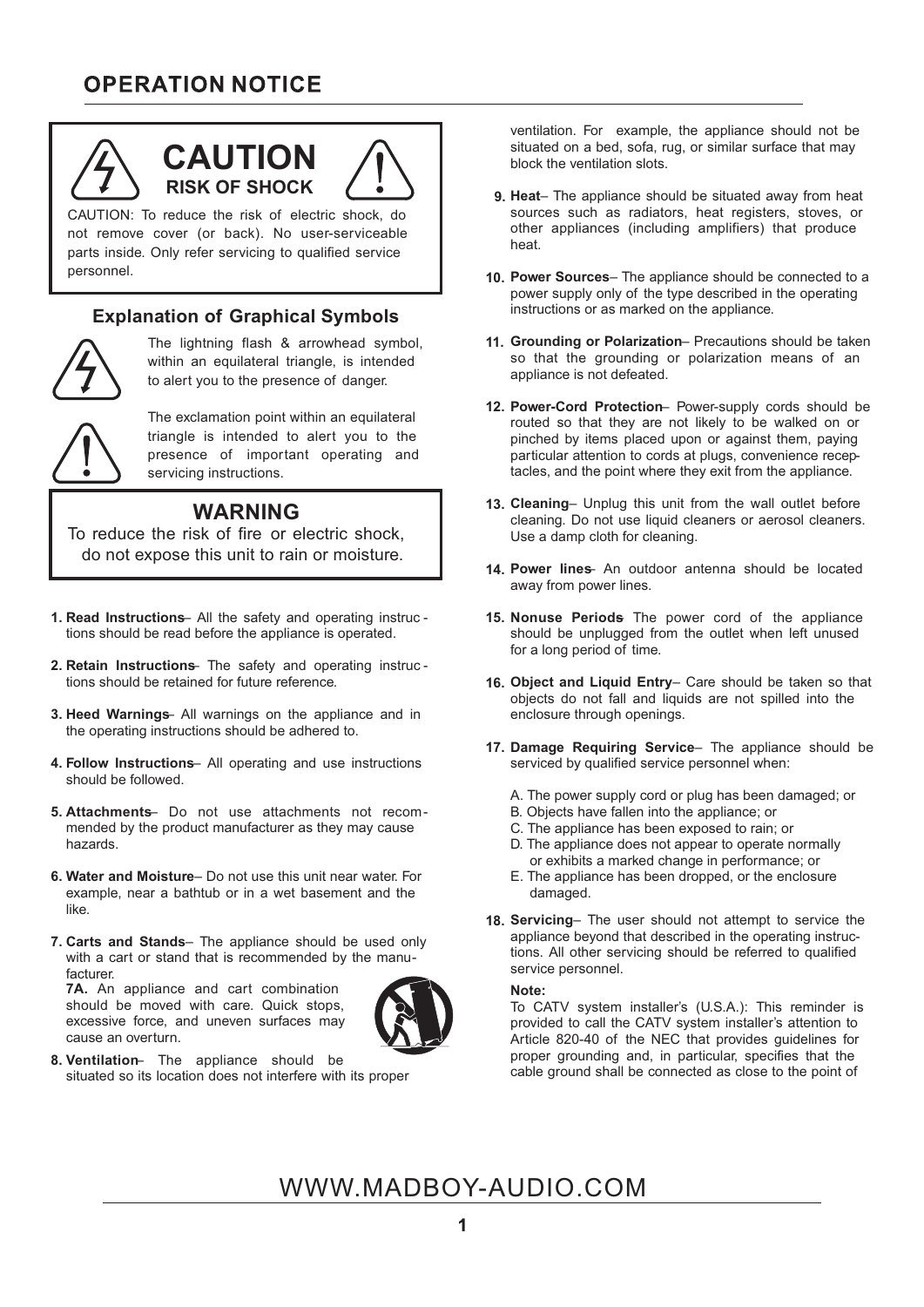1.Power switch control button



2.Music Volume controller button 3.Music Bass adjust button 4.Music MID adjust button 5.Music Tremble adjust button 6.AV1 audio input control button 7.AV2 audio input control button 8.Microphone Reverb change switch 9.Microphone Reverb depth adjust button 10.MIC Reverb repeat adjust button 11.MIC Reverb delay adjust button 12.Mic volume adjust button 13.MIC Bass adjust button 14.MIC MID adjust button 15.MIC Treble adjust button 16.MIC 1 input jack 17.MIC MUTE controller button 18.MIC 2 input jack 19.MIC2 MUTE controller button 20.MIC3 input jack 21.MIC3 MUTE controller button 22.MIC1 volume adjust button 23.MIC2 volume adjust button 24.MIC3 volume adjust button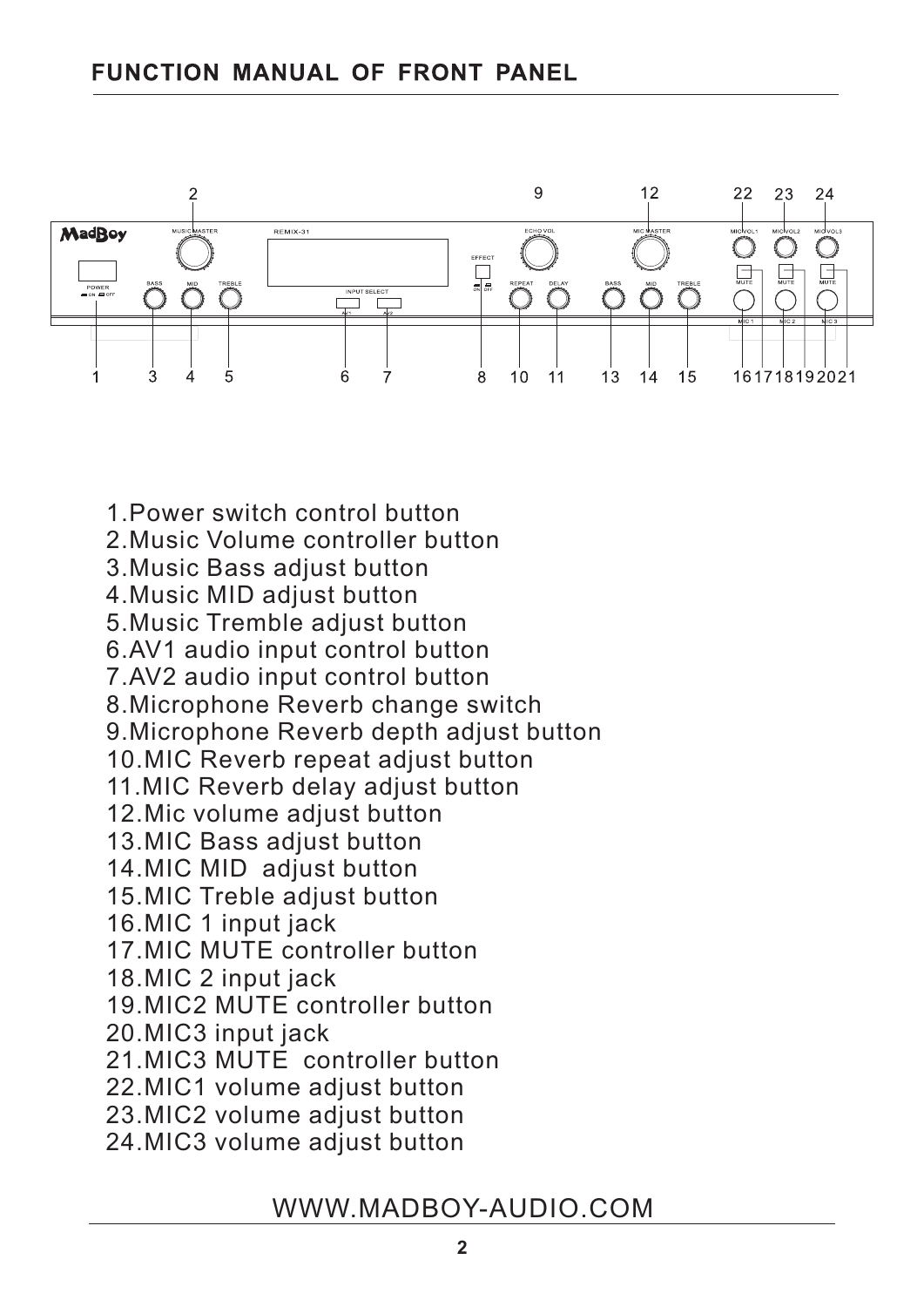

1.MIC3 input jack 2.MIC2 input jack 3.MIC1 input jack 4.AV1/AV2 video signal input port 5.AV2audio signal input port 6.AV1 audio signal input port 7.Audio signal output port 1 8.Audio signal output port 2 9.Video signal output port 1 & 2 10.115V/230V power switcher 11.115V/230V power input jack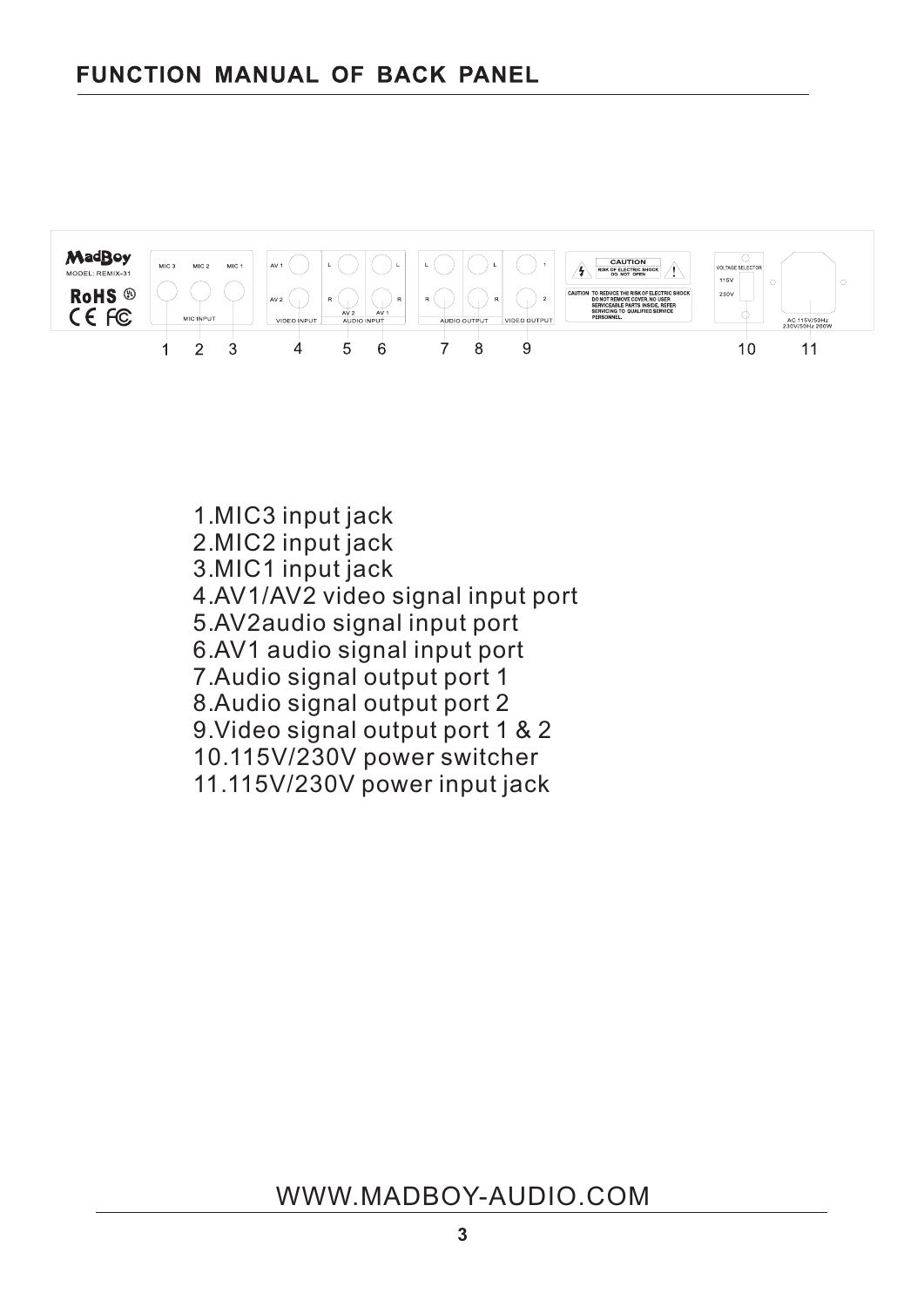- Power Voltage:115V/50HZ-230V/50HZ(Selectable)
- $N/S$ :>96 dB
- $\blacksquare$  Hamonic tolerance: 0.5%
- Music frequency response: 25Hz-25KHz(2dB)
- Music input resistant: 22k
- Music input sense ratio:150mv
- Music Treble control: +15dB
- Music MID control: +15dB
- Music BASS control:±15dB
- MIC frequency response: 100Hz-15KHz(2dB)
- MIC input sensitivity: 15mv
- MIC Treble control:±15dB
- MIC MID control:±15dB
- MIC BASS control:±15dB